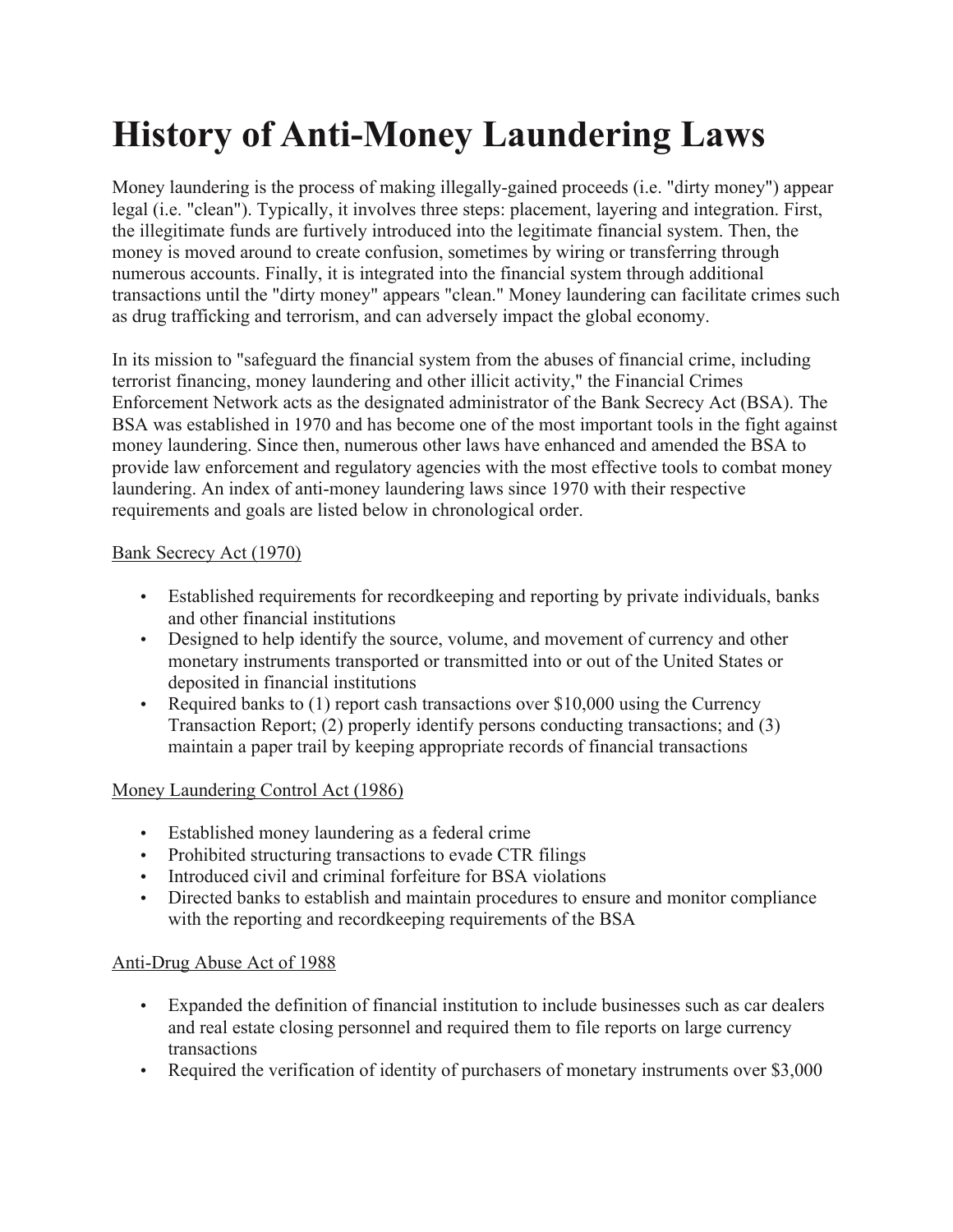## Annunzio-Wylie Anti-Money Laundering Act (1992)

- Strengthened the sanctions for BSA violations
- Required Suspicious Activity Reports and eliminated previously used Criminal Referral Forms
- Required verification and recordkeeping for wire transfers
- Established the Bank Secrecy Act Advisory Group (BSAAG)

#### Money Laundering Suppression Act (1994)

- Required banking agencies to review and enhance training, and develop anti-money laundering examination procedures
- Required banking agencies to review and enhance procedures for referring cases to appropriate law enforcement agencies
- Streamlined CTR exemption process
- Required each Money Services Business (MSB) to be registered by an owner or controlling person of the MSB
- Required every MSB to maintain a list of businesses authorized to act as agents in connection with the financial services offered by the MSB
- Made operating an unregistered MSB a federal crime
- Recommended that states adopt uniform laws applicable to MSBs

#### Money Laundering and Financial Crimes Strategy Act (1998)

- Required banking agencies to develop anti-money laundering training for examiners
- Required the Department of the Treasury and other agencies to develop a National Money Laundering Strategy
- Created the High Intensity Money Laundering and Related Financial Crime Area (HIFCA) Task Forces to concentrate law enforcement efforts at the federal, state and local levels in zones where money laundering is prevalent. HIFCAs may be defined geographically or they can also be created to address money laundering in an industry sector, a financial institution, or group of financial institutions.

## Uniting and Strengthening America by Providing Appropriate Tools to Restrict, Intercept and Obstruct Terrorism Act of 2001 (USA PATRIOT Act)

[Title III of the USA PATRIOT Act is referred to as the International Money Laundering Abatement and Financial Anti-Terrorism Act of 2001]

- Criminalized the financing of terrorism and augmented the existing BSA framework by strengthening customer identification procedures
- Prohibited financial institutions from engaging in business with foreign shell banks
- Required financial institutions to have due diligence procedures (and enhanced due diligence procedures for foreign correspondent and private banking accounts)